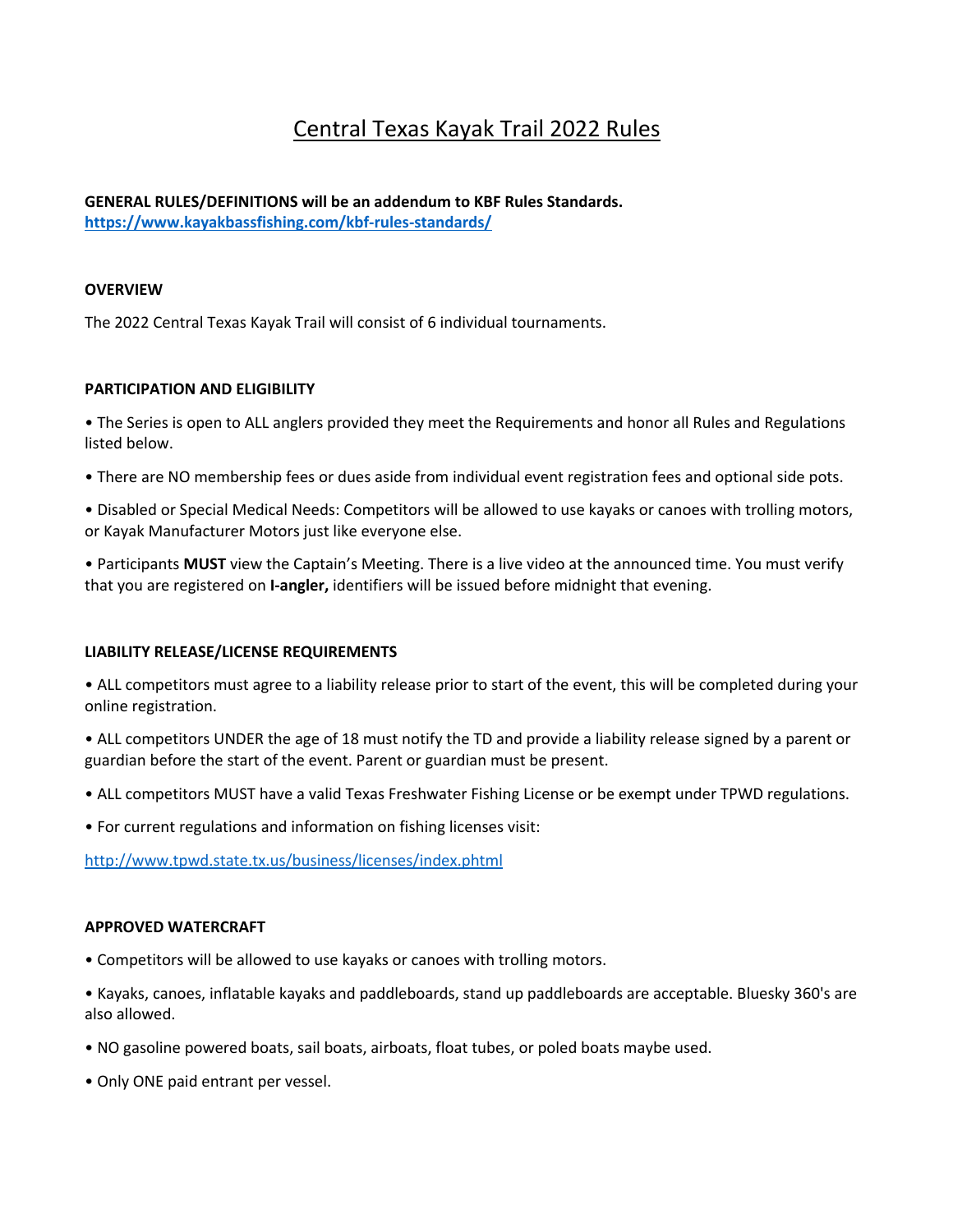• NO pier/shoreline/wade/jug/trot line/hand line/cast or drag net/bow fishing allowed.

## **LAUNCH POINT**

- This tournament is designated as "Roadrunner" event:
- Boats may be launched at any legal and public launch site on the boundary waters of that particular event.

• Competitors will be released at a specified time from Captain's meeting. You must view the virtual Captains Meeting, and you must adhere to normal Scoring and Weigh-in times.

• Transporting vessels/competitors via power driven boats (including towing) is strictly prohibited except in the case of an emergency as determined by the tournament director.

## **PERMITTED FISHING METHODS/BAIT/LURES**

- ONLY artificial baits/lures/flies and hand-tied flies will be permitted.
- NO live or dead bait may be used.
- Rod and Reel and Fly Rods are the only devices acceptable.
- NO downriggers allowed, trolling under human power is acceptable.
- 1 rod/line in the water at anytime.

#### **SAFETY REGULATIONS**

• PFD (lifejacket) MUST be worn at ALL times while on the water. NO exceptions. Violators will be immediately disqualified if spotted not wearing a PFD.

- Competitors must meet all TPWD regulations.
- http://www.tpwd.state.tx.us/fishboat/boat/laws/
- Competitors must meet all US Coast Guard Regulations.
- http://www.uscgboating.org
- Official spotters may be present during competitions.

#### **GENERAL RULES**

• NO competitors are to be within 10 yards of each other during fish-time; except in the case of emergency when assistance is required.

- NO fish are to be kept on stringers.
- Any ONE fish can only be submitted ONCE.
- Fishing in OFF-LIMITS areas will result in disqualification.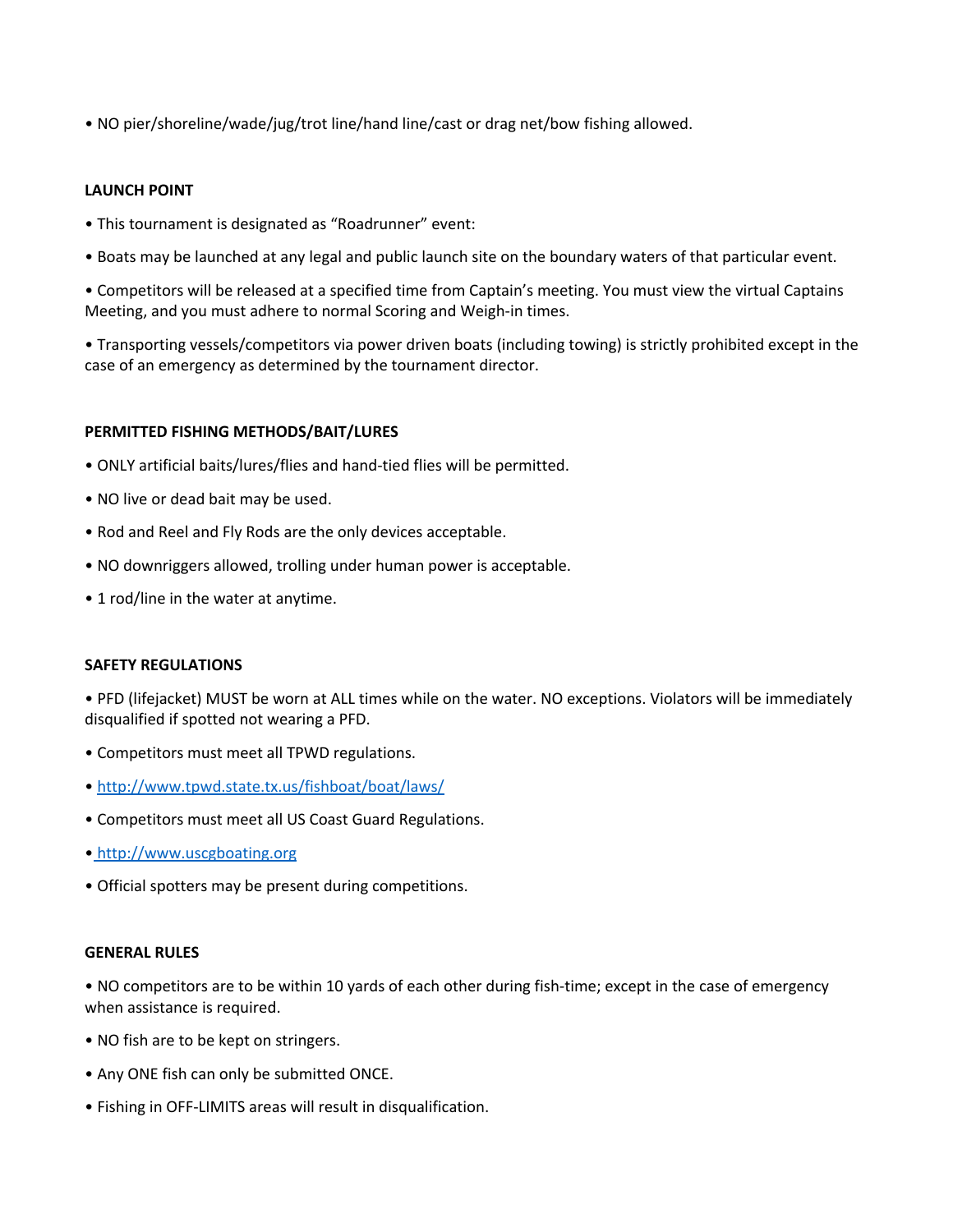• Captain's Meeting attendance is MANDATORY.

## **COMMUNICATION**

- Emergency calls are permitted, and the Tournament Director is to be notified.
- Emergency, family, and employment related calls are allowed.
- There is to be NO electronic communication between competing anglers, or communication regarding fishing or the tournament during the competition.
- This rule is in place to cancel out any "unfair advantages" and the sharing of information that may create an unfair competitive advantage during the competition.

#### **QUALIFYING FISH**

• ALL fish must be caught within boundary waters during the tournament time.

• ONLY the following species will count towards your total: Largemouth Bass, Smallmouth Bass, Spotted Bass and Guadalupe Bass shall all be counted for BASS.

- http://www.tpwd.state.tx.us/publications/pwdpubs/bkbass\_diagrams.phtml
- CPR: Catch, Photo, and Release alive only.

#### **MEASURING DEVICE**

- Ketch boards and hog troughs will be permitted **for this year only** to reduce cost for new anglers.
- Competitors must use their own measuring device. If you lose yours, you will need to notify the TD your situation before you use a borrow board.
- Your device may be checked by staff at any time.

• If the judge cannot clearly see the markings, that fish will not be scored. At a minimum ¼ inch increments need to be visible.

• Central Texas Kayak Trail 2022 will be a mouth closed tournament to comply with KBF and State regulations. All pictures with open mouths will be deducted 1". If all 5 of your submissions are open mouth, you will be disqualified.

## **PRACTICE PERIOD/OFF LIMITS**

• There will not be an "Off Limits" time.

#### **RESCHEDULING/CANCELLATION/NON-ATTENDANCE**

• INCLEMENT WEATHER: The Tournament Director may delay, reschedule, or cancel the event.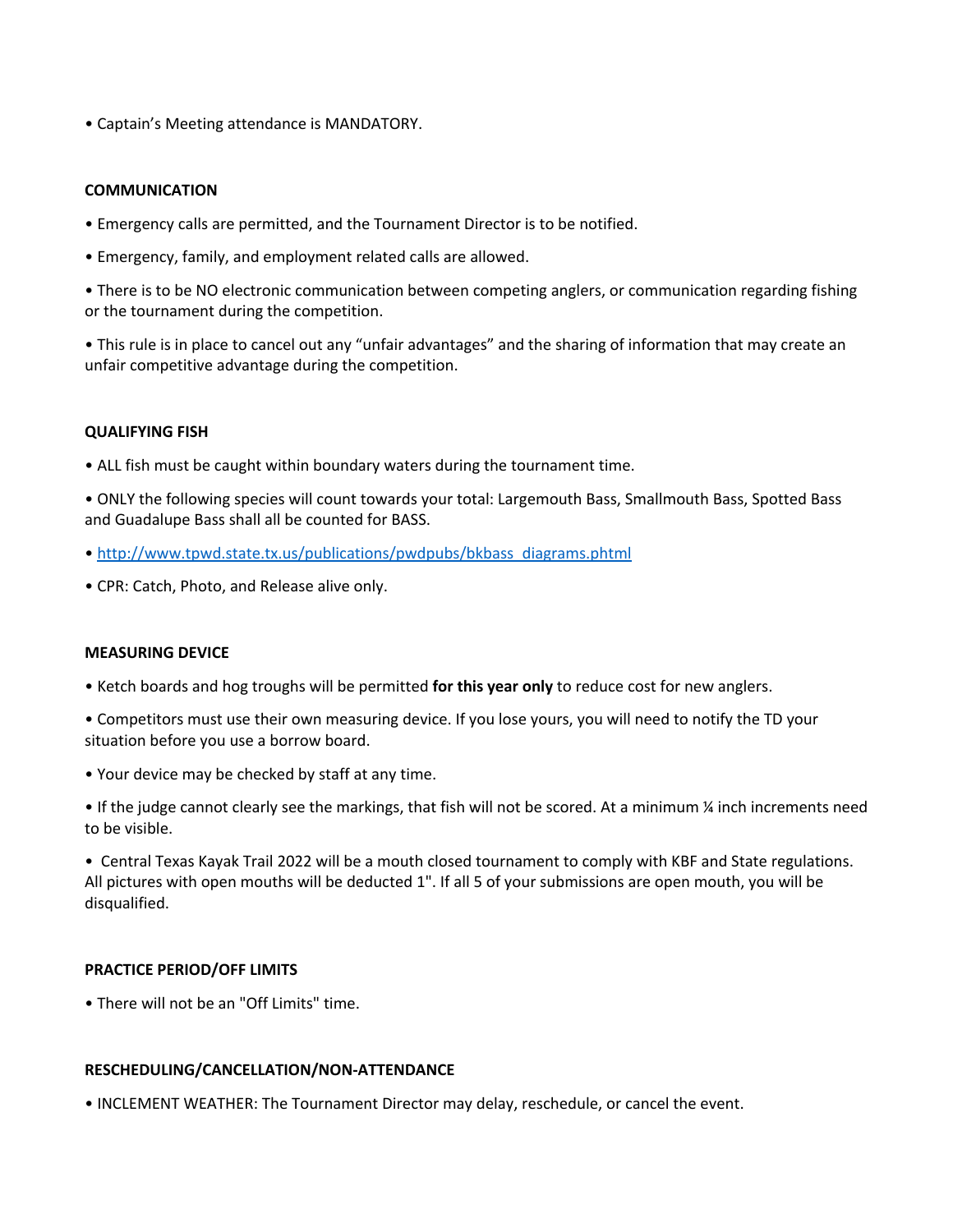- The first option will be a delay to be determined by the tournament director.
- The reschedule date for any event is the following day (same time/place/launch).
- If both days are rescheduled, the following weekend will serve as make-up event.
- If canceled or rescheduled, entrants can be refunded or have fee applied to next event.
- No refunds for prepaid entrants will be given for non-attendance regardless of the reason.

## **PHOTO RELEASE**

**•** Contestants grant Central Texas Kayak Trail and their sponsors the unconditional right to use their name, voice, photographic likeness and biographical information in connection with Central Texas Kayak Trail, production, promotion, and/or articles and press releases, and shall not be entitled to receive any royalties or other compensation in connection with such use.

#### **IMPAIRMENT**

- DRUG and or ALCOHOL use during the tournament is strictly PROHIBITED.
- ANY competitor found to be under the influence will be disqualified and will receive a score of ZERO.

#### **RULES INTERPRETATION and PROTESTS**

- All rules are decided and interpreted by the Tournament Director.
- Any protests should be registered with the tournament director immediately after the results being posted.
- The Tournament Director retains the right to make any changes at ANY time, and the FINAL decision.
- Not having read the rules is NOT an exception.

#### **SPORTSMANSHIP**

• This competition is intended and will be a competitive and professional event. It is also designed to be lots of fun. With that being said, ALL anglers are encouraged to be good sportsmen throughout the series. Any disorderly conduct, violation of rules, or illegal activity may result in your disqualification.

• Any report of cheating will be investigated. Any cheating reported with proof will result in immediate disqualification. **KNOW THE RULES**!

#### **ENTRY FEES**

- ALL participants MUST have paid entry fee and registered on I-Angler prior to fishing.
- Entry Fee for this event is as follows: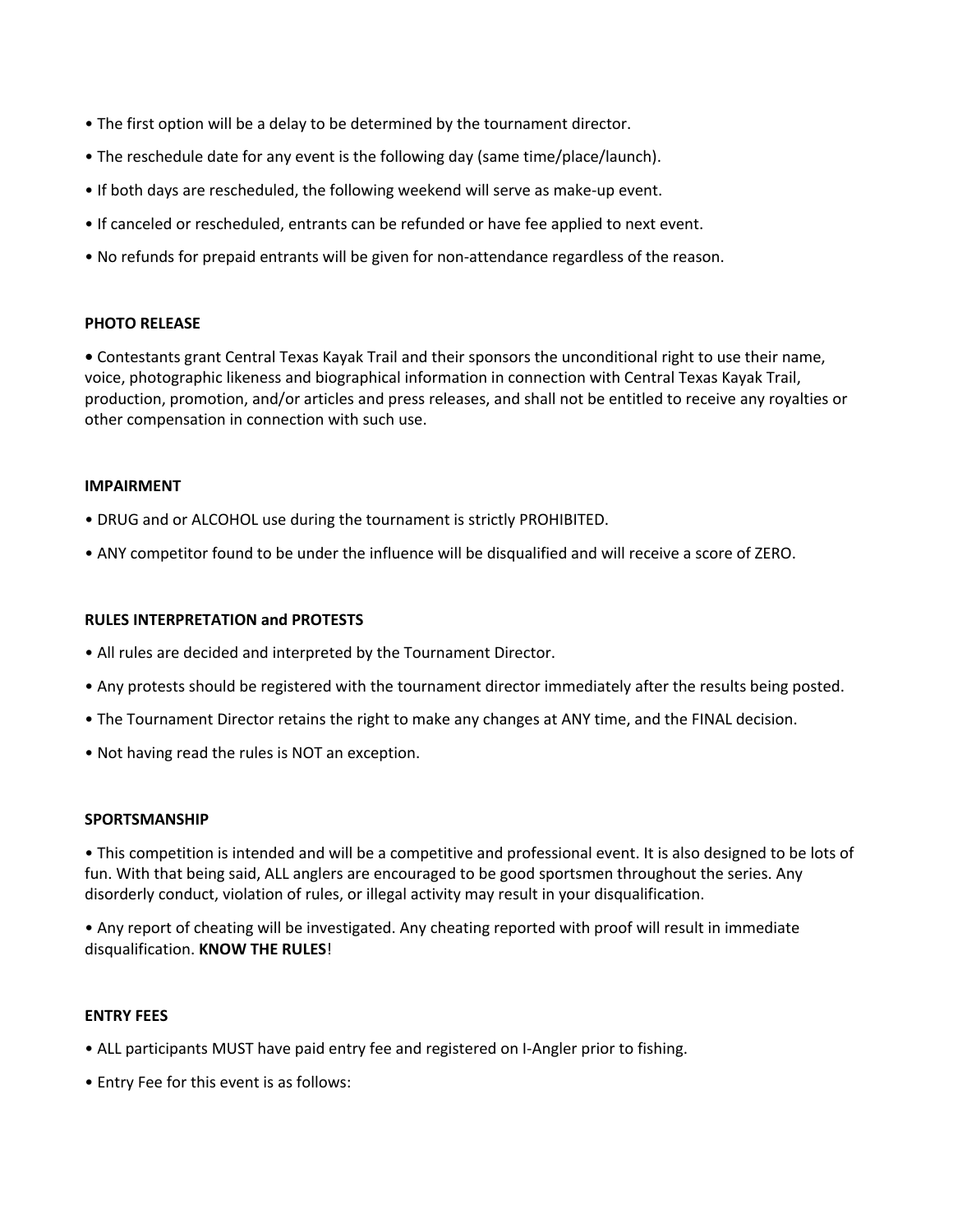- **Online Registration will end on the Thursday night prior to Tournament**
- \$50 entry and \$10 for Big Bass.
- Big Bass is optional.

# **PAYOUT**

• This tournament is a 90% payback, and 10% is used to pay for paypal and I-angler fees.

• Competitor with biggest bass wins 90% of the prize. (10% will be used to pay toward Central Texas Kayak to aid in the purchase of food and beverages for the event) Ties are determined by standard tie criteria

• There will be various other prizes accordingly.

## **PHOTO CRITERIA/SUBMISSION/JUDGING**

#### **APPROVED CAMERAS**

- We will be using I-Angler to judge all submissions for this tournament.
- All contestants are to submit their catch through I-Angler's App on their smart phone.

• If you do not have cell service or are using a digital camera, you will need to plan accordingly and come find the Tournament Director before the deadline to submit your catch.

• While we have a universal card reader, it is highly recommended that you bring a USB cord that is compatible with your camera. It is **YOUR** responsibility to make sure we can download your pictures.

# **PHOTO CRITERIA**

- See the info graphic on proper CPR process:
- Each fish photo MUST include ALL of the following criteria:
- The whole fish, tip to tail.
- Laying with the tip of the lip at beginning of measuring device.
- Mouth closed to Furthest Tip of Tail
- Fish MUST be left side UP.
- Measurement markings must be clearly visible
- Assigned unique identifier must be visible
- Nothing other than your hand can be used to hold the fish down to the measuring device.
- Angler cannot use any object to hold fish's mouth to the measuring device.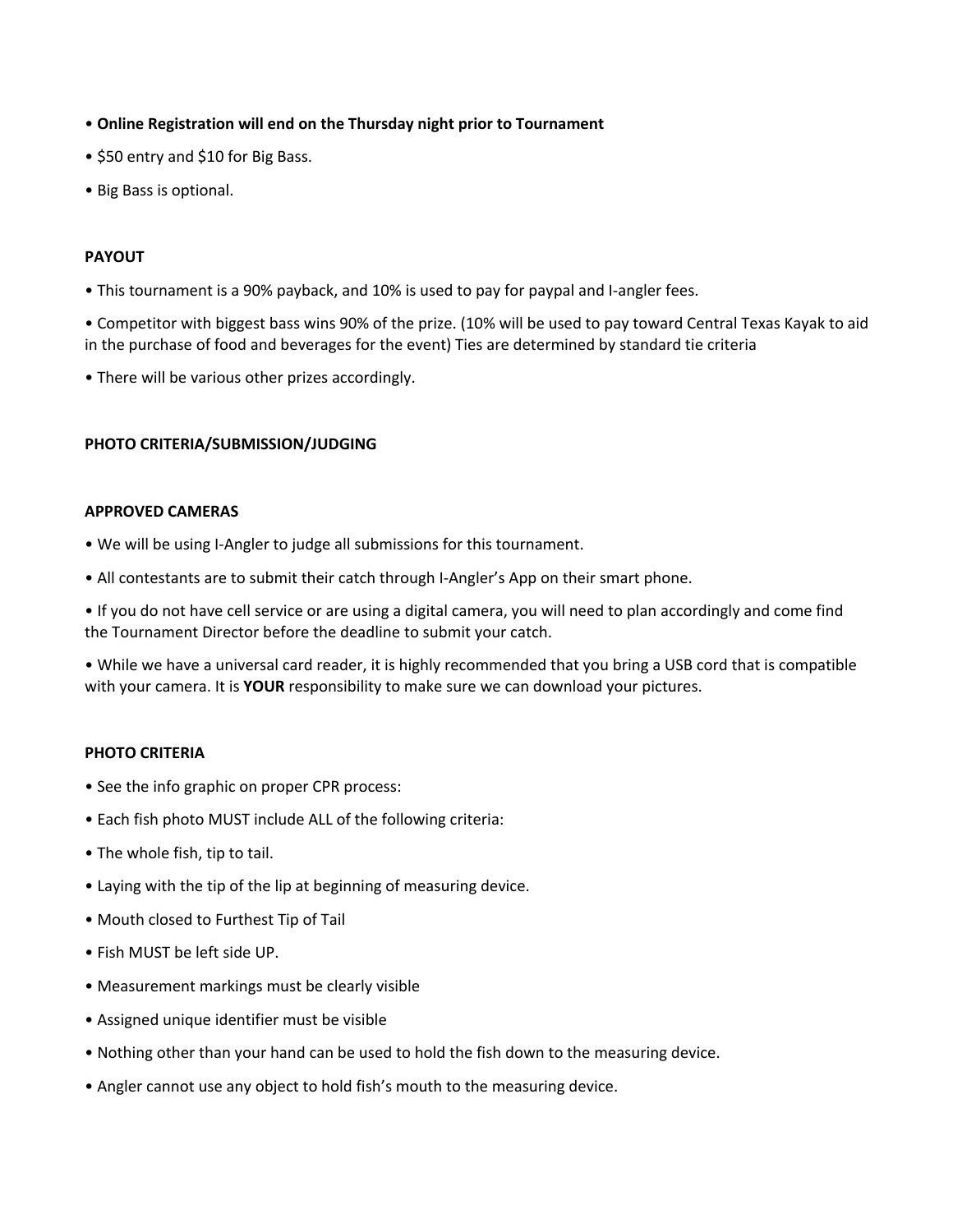- ONE OVERHEAD PHOTO SHOT FRAME (not at an angle)
- Fish must be clear of any devices. Fins/tail/head/eyes cannot be obstructed in photo.
- ALL criteria must be met, or photo will not be scored.

• If you do not have cell service at the time, you can take the pics and submit it later when you are in an area that has cell service.

## **WEIGH IN**

• ONLY the Tournament Director and designated staff will be involved in the judging process.

• Since this will mostly be an online submitted tournament, there will be no late submittals. If you know you do not have cell service out on the lake or are using a digital camera, it is **YOUR** responsibility to get back early so you can submit it in person.

## **JUDGING**

• Competitor photos will be reviewed and scored by Tournament Director and designated staff.

• Photos that do not meet the requirements as provided will be rejected and you will have the option to resubmit a better picture if you have it.

• The Tournament Director and designated staff will be solely responsible and retain the right to declare any photo as "unacceptable".

- Winners will be declared, and prizes/awards will be announced by the Tournament Director.
- The Tournament will then be declared complete.

• Tournament Director will make final decision on whether adjustment will be made and which effect that will have on any prizes given out in the event of an error.

## **SCORING/POINTS/TIES/AWARDS**

## **SCORING**

- EACH competitor will be provided an identifier and an Inspection Tag for the event.
- Your 5 (five) LONGEST verified lengths will be totaled for your score.
- Fish UNDER 12" will not be scored and should not be photographed or recorded.
- A 12" bass is legal; a 11.75" bass is not legal; no rounding will apply.
- In the case of a 12.75" bass with an open mouth bass will not be counted.
- Rounding will be DOWN and to the nearest ¼ (quarter) inch.

**•** Some permanent markers will be available (until supplies run out). **You are responsible for bringing your own or returning the one you borrowed.**